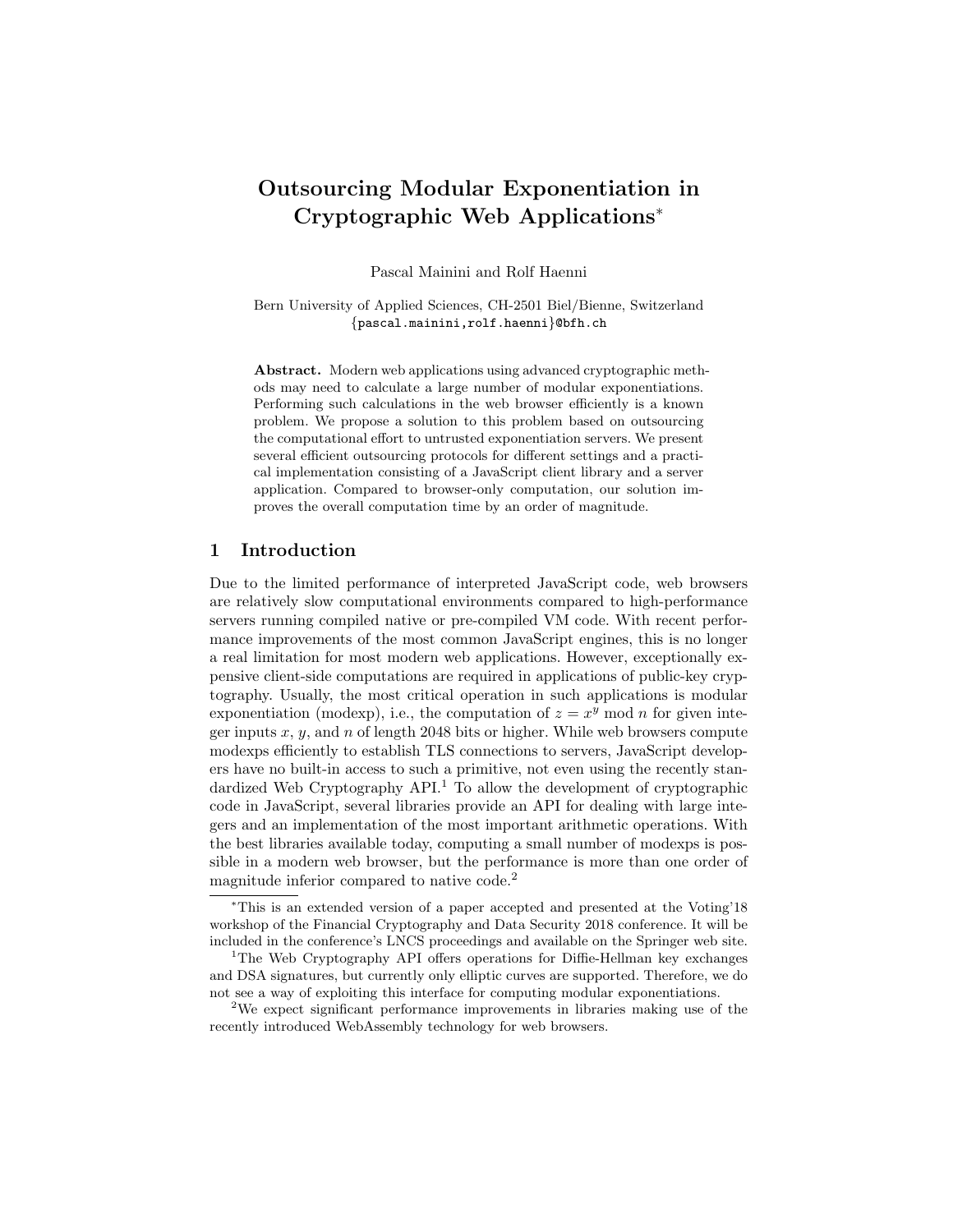If a large number of modexps needs to be computed in a cryptographic application, the limited performance of JavaScript leads to major usability problems. In such cases, calculating the modexps may take several minutes, which is not tolerated by most users. Examples of such applications exist in the context of cryptographic voting protocols. In [\[5](#page-14-0)[,6\]](#page-14-1), for example, the web client used for vote casting requires up to  $2k$  modexps in a k-out-of-n election. In parliamentary elections, where k represents the number of seats and  $n$  the number of candidates, it can happen that several hundred modexps need to be computed in the web browser for these protocols. The problem gets even worse in advanced voting protocols with extended security properties. For instance, in the protocol presented in [\[9\]](#page-15-0), depending on the size of the electorate and the chosen security parameters, several thousand modexps may be required for ensuring everlasting privacy while casting a vote. Cases like this cannot be handled in reasonable time by JavaScript engines in current web browsers.

To solve this problem, we propose to outsource modexp computations to external exponentiation servers. Note that modexp computations in cryptographic applications often involve secret values such as private keys or encryption randomizations. Therefore, the main challenge of this approach is to ensure that the input parameters—the base x, the exponent y, or both x and y—and the output parameter  $z$  remain secret, even if exponentiation servers are not fully trustworthy (the modulus  $n$  is usually a public parameter). Secret parameters must therefore be cryptographically blinded before sending them out. Another challenge is to ensure the correctness of the results in the presence of servers that may act maliciously, or at least to detect such attacks with adequate probability. Client-side algorithms for dealing with these challenges must do so without falling back on expensive operations.

A very different, but more common approach to speed up expensive cryptographic computations on limited devices is working with elliptic curves. For providing equivalent security, point multiplications on such curves are significantly faster than exponentiations in modular groups. The main problem with elliptic curves in voting protocols such as the ones mentioned above is the difficulty of encoding complex voting options as curve points (while preserving the encryption homomorphism). In [\[5](#page-14-0)[,6\]](#page-14-1), for example, voting options are encoded as a product of prime numbers. Using modular groups, such products can be efficiently aggregated under encryption and decoded after decryption. We are not aware of an equivalent encoding for elliptic curves.

#### 1.1 Related Work

There is a large amount of literature about outsourcing modular exponentiations. The approaches can be classified along two lines. The first is the number of required exponentiation servers. There are approaches for one, two, or four servers. In the two-server and four-server cases, it is assumed that the servers do not collude and that they can be reached over confidential channels. No such assumptions exist in the one-server case. Server-side authentication is a requirement in all cases to ensure the origin of the server responses. The second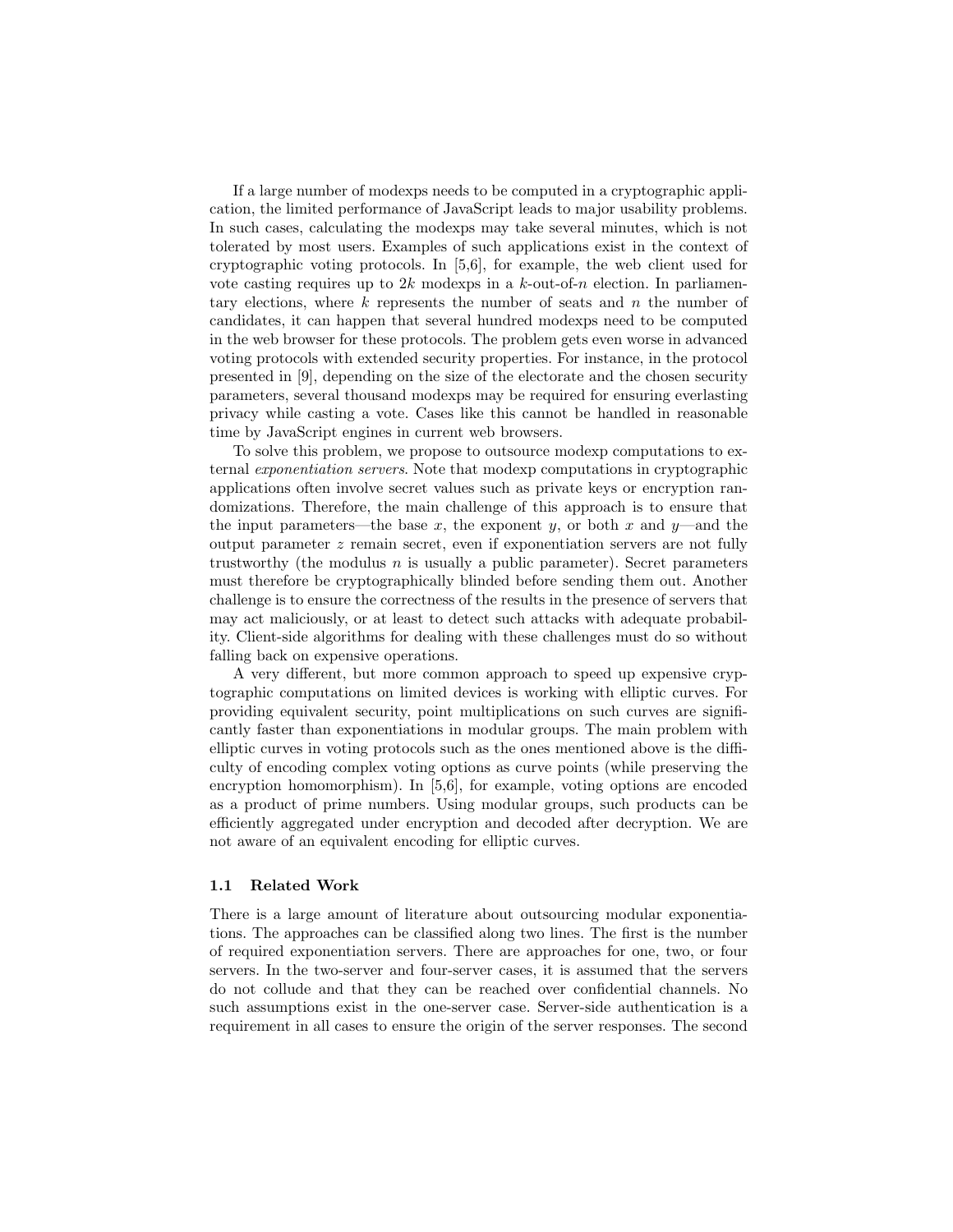classification criterion is the adversary model attributed to the exponentiation servers. The main differentiation is between semi-honest and malicious servers. In the semi-honest model, no particular measures need to be taken to ensure the correctness of the responses.

A comprehensive analysis and compilation of one-server protocols for semi-honest adversaries can be found in [\[3\]](#page-14-2). This document also contains proven optimality results for certain protocols in form of lower bounds for the total number of necessary modular multiplications. The main drawback of most one-server protocols is the assumption that random pairs  $(r, g<sup>r</sup> \mod n)$  can be generated efficiently by the client, where  $q$  is a fixed value. This may be difficult to achieve in a web application. Some protocols also require a large number of modular multiplications on the client, which reduces the potential performance gain of the outsourcing process. Similar remarks hold for the protocols presented in [\[1,](#page-14-3)[8\]](#page-15-1), which consider the one-server case in the presence of malicious adversaries.

The main reference in the literature on two-server outsourcing protocols is the paper by Hohenberger and Lysyanskaya [\[7\]](#page-15-2). They introduced a property called  $\beta$ checkability, which means that deviations from the protocol by malicious servers are detected by the client with probability  $\beta$  or greater. Some other authors proposed similar protocols with improved efficiency [\[2,](#page-14-4)[12\]](#page-15-3). A very different twoserver approach based on the subset-sum-problem has been proposed in [\[10\]](#page-15-4). For a more detailed overview of the available references and methods, we refer to the summary given in [\[11\]](#page-15-5).

#### 1.2 Contribution and Paper Overview

The contribution of this paper consist of three parts. In Section [2,](#page-3-0) we present outsourcing protocols for the six most important settings. Except for the number of involved servers, our protocols are the most efficient ones in the literature, with only up to four client-side modular multiplications during the execution of the protocols. A detailed performance comparison is shown in Table [1.](#page-3-1)

The second contribution is the implementation of the outsourcing protocols from Section [2.](#page-3-0) To the best of our knowledge, such an implementation has not yet existed before. To enable the embedding of our implementation in a practical system, we provide a client library in JavaScript, which handles the secure communication with the servers and executes the outsourcing algorithms. The flexible architecture of this library enables the inclusion of further outsourcing algorithms from the literature. We also provide a server application in Java, which can be deployed on ordinary server infrastructure. Details of our implementation are given in Section [3.](#page-7-0)

The third contribution of this paper is the experimental performance analysis of our implementation in Section [4.](#page-11-0) Compared to browser-only computation, the analysis shows that our implementation improves the overall computation time by an order of magnitude. In the two use cases mentioned in the introduction, in which a large number of modexps need to be computed for casting a vote in the web browser, this solves the aforementioned usability problem. In Section [5,](#page-13-0) we summarize our findings and mention some remaining open problems.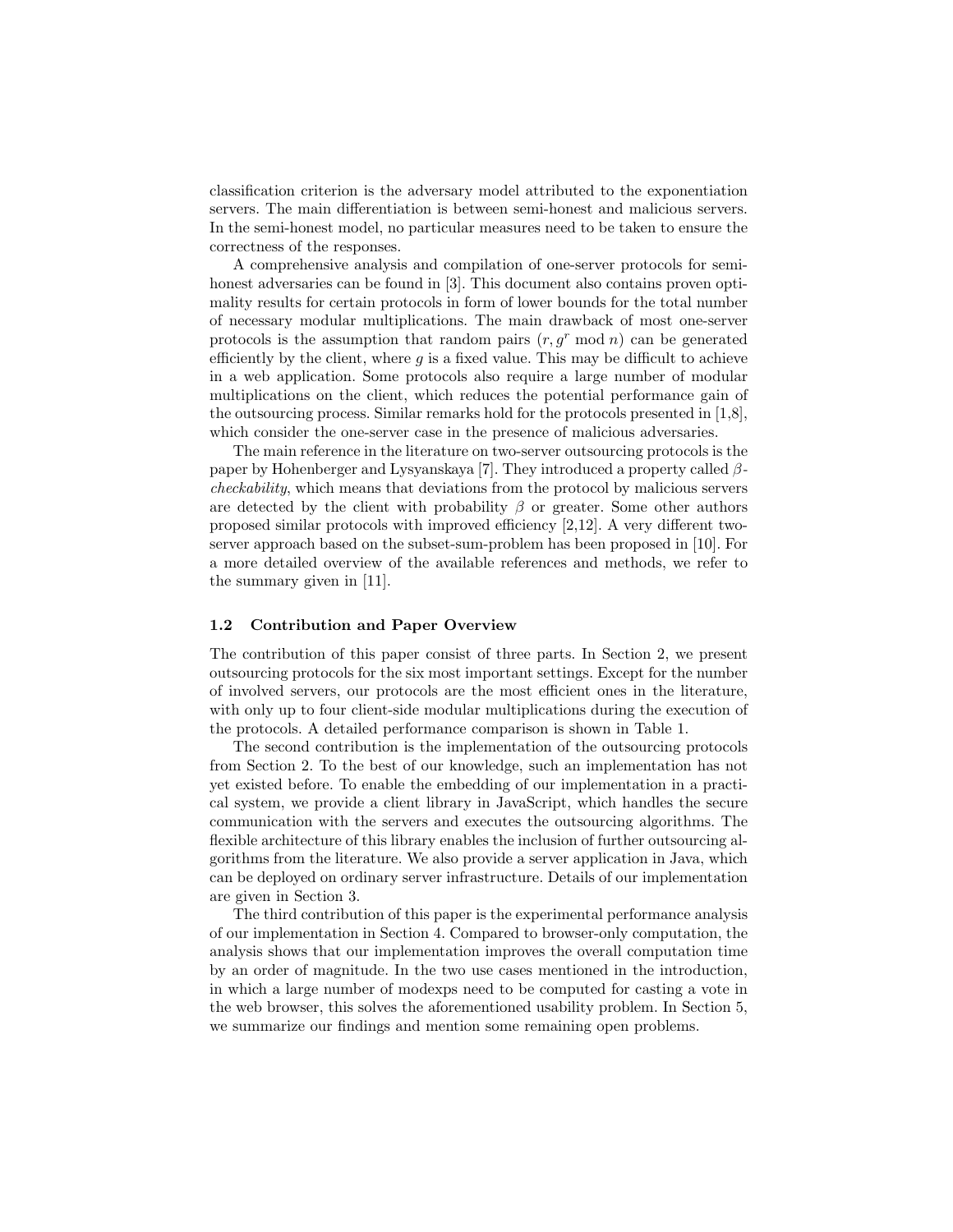<span id="page-3-1"></span>

|                                                                                                                                                            | Protocol    | Secret                 |                        | Number of      |                             |                                          |   |                |                  |
|------------------------------------------------------------------------------------------------------------------------------------------------------------|-------------|------------------------|------------------------|----------------|-----------------------------|------------------------------------------|---|----------------|------------------|
| Paper                                                                                                                                                      | Name        | Base                   | Exp.                   | Servers        | ModExps                     | Mult.                                    |   | Inv. Rand.     | β                |
|                                                                                                                                                            | Protocol 7  | <b>ves</b>             | $\mathbf{n}\mathbf{o}$ |                | $\overline{2}$              | 3                                        |   | 3              | $\Omega$         |
| $[3] % \includegraphics[width=0.9\columnwidth]{figures/fig_1a} \caption{Schematic diagram of the top of the top of the top of the right.} \label{fig:1} %$ | Protocol 5  | $\mathbf{n}\mathbf{o}$ | yes                    |                | $s\geq 1$                   | $\log p$<br>$s+1$                        |   |                | $\left( \right)$ |
|                                                                                                                                                            | Protocol 6  | <b>ves</b>             | yes                    |                | $s \geq 2$                  | $\frac{\log p}{\log p}$<br>$\mathcal{S}$ |   | $\overline{2}$ | $\left( \right)$ |
|                                                                                                                                                            | Algorithm 1 | yes                    | $\mathbf{n}$           | $\overline{2}$ |                             | $\mathcal{D}_{\mathcal{L}}$              |   |                | $\Omega$         |
|                                                                                                                                                            | Algorithm 2 | $\mathbf{n}\mathbf{o}$ | yes                    | $\overline{2}$ |                             |                                          |   |                | 0                |
| this                                                                                                                                                       | Algorithm 3 | yes                    | yes                    | 4              |                             | 4                                        |   |                | 0                |
|                                                                                                                                                            | Algorithm 4 | <b>ves</b>             | $\mathbf{n}$           | $\overline{2}$ | $\overline{2}$              | $\overline{2}$                           |   |                | 1/2              |
|                                                                                                                                                            | Algorithm 5 | no                     | yes                    | $\overline{2}$ | $\mathcal{D}_{\mathcal{L}}$ |                                          |   |                | 1/2              |
|                                                                                                                                                            | Algorithm 6 | yes                    | yes                    | 4              | $\overline{2}$              | 4                                        |   |                | 1/2              |
| $^{\left[ 7\right] }$                                                                                                                                      | Exp         | yes                    | yes                    | $\overline{2}$ | 4                           | 9                                        | 5 | 6              | 1/2              |
|                                                                                                                                                            | Exp         | yes                    | <b>ves</b>             | $\overline{2}$ | 3                           | 7                                        | 3 | 5              | 2/3              |

Table 1: Performance comparison of different outsourcing protocols. Each row of the table shows the number of servers involved in the corresponding protocol, the number of modexps computed by each server, the number of modular multiplications computed by the client, the number of multiplicative inverses computed by the client, the number of random pairs  $(r, g^r \mod n)$  generated by the client, and the checkability factor  $\beta$ . Some one-server protocols from [\[3\]](#page-14-2) are omitted, for example the ones that are limited to a fixed base or the ones that are special cases of others.

## <span id="page-3-0"></span>2 Outsourcing Protocols

Most outsourcing algorithms in the literature are based on the same basic principles. Privacy is achieved by blinding x and  $y$  based on the homomorphic property of the exponentiation function, which comes in two flavors, depending on whether  $x$  or  $y$  is fixed:

$$
\exp(x, y_1 + y_2) = x^{y_1 + y_2} = x^{y_1} x^{y_2} = \exp(x, y_1) \exp(x, y_2),
$$
  

$$
\exp(x_1 x_2, y) = (x_1 x_2)^y = x_1^y x_2^y = \exp(x_1, y) \exp(x_2, y).
$$

These properties also hold if all multiplications are performed modulo n and all additions modulo  $\phi(n)$ , where  $\phi$  denotes the Euler function. Since  $\phi(n)$  cannot be computed efficiently without knowledge of the prime factors of  $n$ , we restrict ourselves to the particular case where *n* is prime and  $\phi(n) = n-1$ . We emphasize this point by writing  $x^y \mod p$  instead of  $x^y \mod n$ .

From a group theory perspective, we perform exponentiations in the multiplicative group  $\mathbb{Z}_p^* = \{1, \ldots, p-1\}$  of integers modulo p, or in corresponding subgroups  $\langle x \rangle \subseteq \mathbb{Z}_p^*$  generated by x. We denote such a subgroup by  $\mathbb{G}_q = \langle x \rangle$ and assume that its order q (which divides  $p - 1$ ) is known in the given context. Operations in the exponent can then be computed in the additive group  $\mathbb{Z}_q = \{0, \ldots, q-1\}$  of integers modulo q. Note that  $\mathbb{Z}_p^*$  (and large subgroups  $\mathbb{G}_q \subseteq \mathbb{Z}_p^*$  are by far the most widely used groups in cryptographic applications based on the discrete logarithm (DL), computational Diffie-Hellman (CDH), or decisional Diffie-Hellman (DDH) assumption. Other popular groups such as el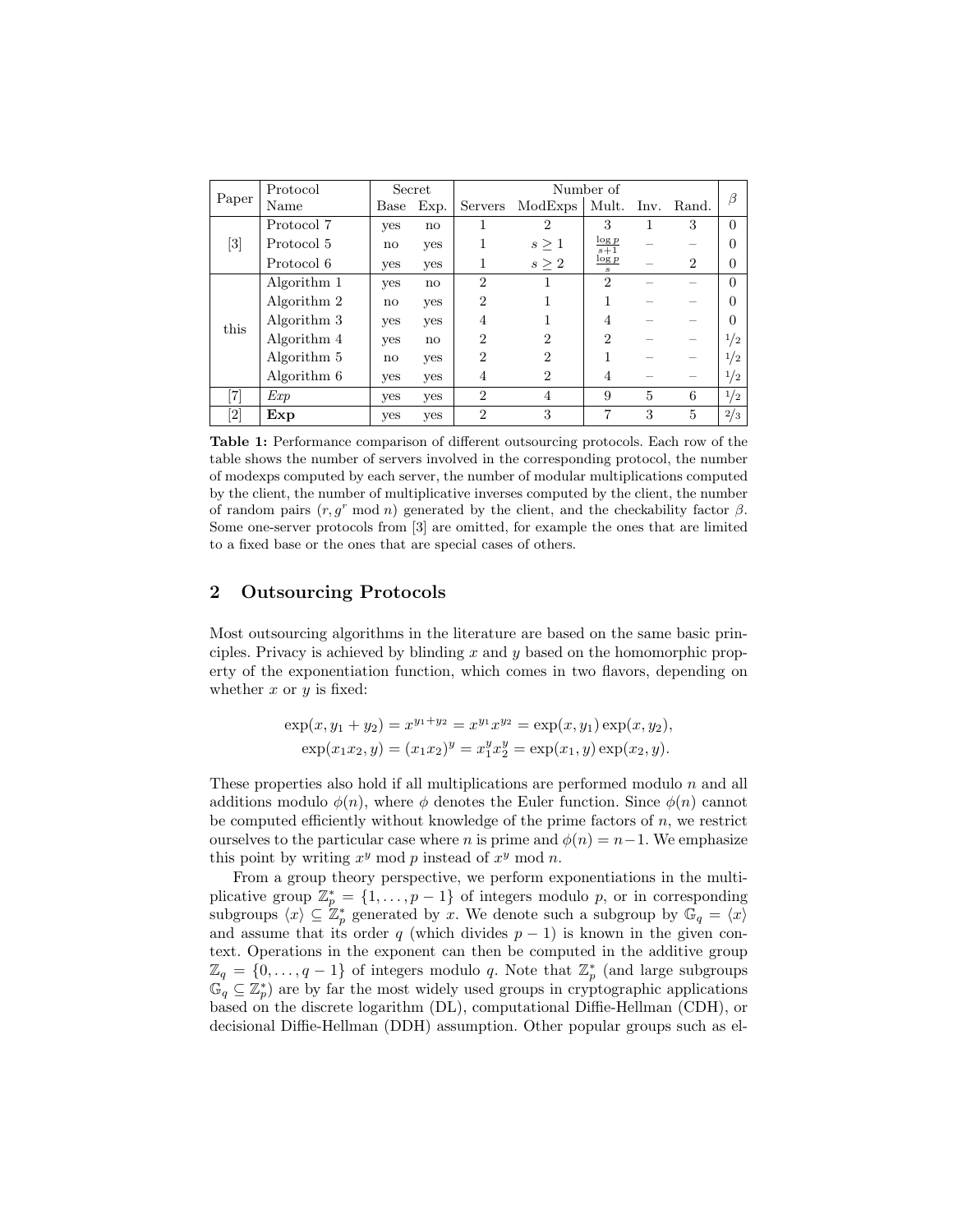liptic curves are not treated explicitly in this paper. However, all algorithms presented in this section generalize naturally to arbitrary groups.

In the next subsection, we introduce the most basic outsourcing protocols for semi-honest servers. The first protocol protects the secrecy of  $x$ , the second the secrecy of  $y$ , and the third the secrecy of  $x$  and  $y$  (every protocol protects the secrecy of  $z = x^y \mod p$ . In Section [2.2,](#page-5-2) we show that each proto-col of Section [2.1](#page-4-0) can be extended easily to reach  $\frac{1}{2}$ -checkability in the presence of malicious servers. We present each two-server protocol by an algorithm  $\mathsf{ModExp}(x, y, p, q, S_1, S_2)$  executed by the client, and each four-server protocol by an algorithm  $\textsf{ModExp}(x, y, p, q, S_1, S_2, S_3, S_4)$ . These algorithms contain calls to  $S_i$ . ModExp $(x_i, y_i, p)$ , which invoke the transmission of  $x_i, y_i$ , and p to server  $i \in \{1, 2, 3, 4\}$ , and the receipt of the server's response over a secure channel. In every protocol, we assume that the servers are non-colluding.<sup>3</sup>

#### <span id="page-4-0"></span>2.1 Semi-Honest Servers

In the semi-honest adversary model, it is assumed that every server involved in the outsourcing protocol executes  $S_i$ . Mod  $Exp(x_i, y_i, p)$  faithfully, i.e., the server always returns the correct result of computing  $x_i^{y_i}$  mod p to the client.

Secret Base. If the base  $x \in \mathbb{G}_q$  is secret and the exponent  $y \in \mathbb{Z}_q$  is public, only y can be sent in cleartext to the involved servers. However, by decomposing  $x$  into values  $x_1 \in_R \mathbb{G}_q$  (picked uniformly at random from  $\mathbb{G}_q$ ) and  $x_2 = x x_1^{-1} \mod p$ , which implies  $x = x_1x_2 \mod p$ , we can apply the homomorphic property of the exponentiation function,

$$
x^y \equiv (x_1 x_2)^y \equiv x_1^y x_2^y \pmod{p},
$$

to split the computation of  $x^y \mod p$  into  $x_1^y \mod p$  for the first server and  $x_2^y$  mod p for the second server. Since  $x_1$  is a random value and  $x_2$  is derived from a random value, x remains entirely hidden from both servers. A disadvantage of this simple approach is that the client needs to compute the multiplicative inverse  $x^{-1}$  mod p, which is a relatively expensive operation.

A slightly different approach consists in selecting values  $x_1 \in_R \mathbb{G}_q$  and  $x_2 =$  $x x_1 \mod p$ , which implies  $x = x_1^{-1} x_2 \mod p$ . By applying again the homomorphic property of the exponentiation function, we obtain

$$
x^y \equiv (x_1^{-1} x_2)^y \equiv (x_1^{-1})^y x_2^y \equiv x_1^{-y} x_2^y \pmod{p},
$$

which implies that  $x_1^{-y}$  mod p can be given to the first server and  $x_2^y$  mod p to the second server. For the same reasons as above,  $x$  remains entirely hidden from both servers. The details of this procedure are depicted in Algorithm [1.](#page-5-0) Note that the main computational work for the client consists of two modular multiplications in  $\mathbb{G}_q$  (we assume that operations in  $\mathbb{Z}_q$  are negligible).

<sup>3</sup>Requiring multiple non-colluding servers is admittedly a strong assumption. We believe that this assumption can be justified, if adequate organizational measures are put in place. Otherwise, we suggest extending our protocols to three or more servers or considering the one-server protocols from [\[3\]](#page-14-2).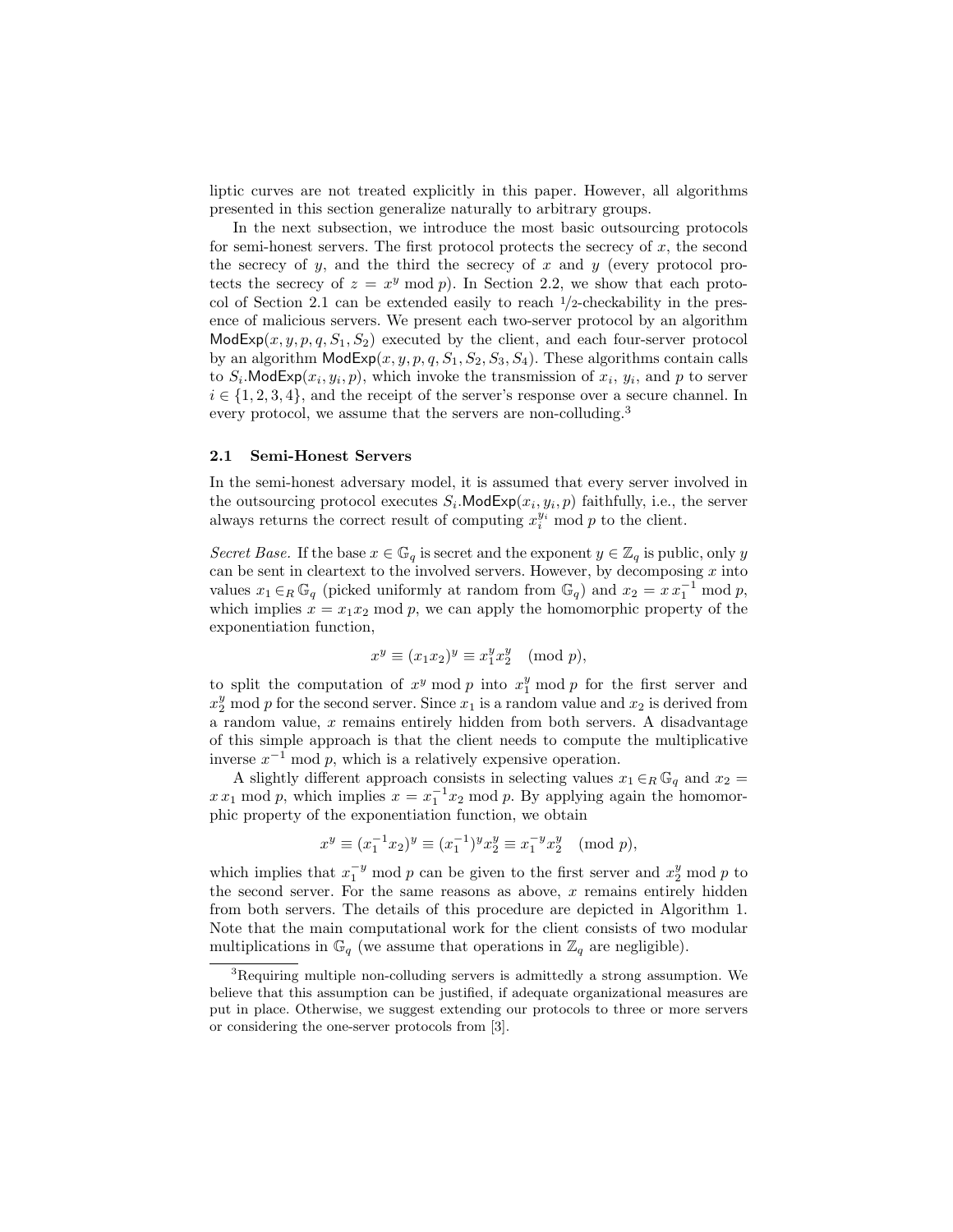Secret Exponent. In the opposite case of a public base  $x \in \mathbb{G}_q$  and a secret exponent  $y \in \mathbb{Z}_q$ , only x can be sent in cleartext to the involved servers. Here, a viable solution results directly from applying the homomorphic property of the exponentiation function to  $y = y_1 + y_2 \text{ mod } q$  for values  $y_1 \in_R \mathbb{Z}_q$  and  $y_2 =$  $y - y_1 \mod q$ :

 $x^y \equiv x^{y_1+y_2} \equiv x^{y_1}x^{y_2} \pmod{p}.$ 

Algorithm [2](#page-5-1) shows the procedure of outsourcing  $x^{y_1} \bmod p$  to the first server and  $x^{y_2}$  mod p to the second server. Since  $y_1$  is a random value and  $y_2$  is derived from a random value,  $y$  remains entirely hidden from both servers. Here the workload for the client is a single modular multiplication in  $\mathbb{G}_q$ .

```
Algorithm: ModExp(x, y, p, q, S_1, S_2)Input: Secret base x \in \mathbb{G}_qPublic exponent y \in \mathbb{Z}_qPrime modulus p
          Group order q
          Semi-honest servers S_1, S_2x_1 \in_R \mathbb{G}_q, x_2 \leftarrow x \, x_1 \mod pz_1 \leftarrow S_1.ModExp(x_1, -y \mod q, p)
z_2 \leftarrow S_2. Mod Exp(x_2, y, p)return z_1z_2 \mod p
```
<span id="page-5-0"></span>Algorithm 1: Two-server outsourcing protocol for secret base and public exponent.

Algorithm: ModExp $(x, y, p, q, S_1, S_2)$ **Input:** Public base  $x \in \mathbb{G}_q$ Secret exponent  $y \in \mathbb{Z}_q$ Prime modulus p Group order q Semi-honest servers  $S_1, S_2$  $y_1 \in_R \mathbb{Z}_q$ ,  $y_2 \leftarrow y - y_1 \mod q$  $z_1 \leftarrow S_1$ . Mod $\textsf{Exp}(x, y_1, p)$  $z_2 \leftarrow S_2$ . Mod $Exp(x, y_2, p)$ return  $z_1z_2 \bmod p$ 

<span id="page-5-1"></span>Algorithm 2: Two-server outsourcing protocol for public base and secret exponent.

Secret Base and Exponent. If both the base  $x \in \mathbb{G}_q$  and the exponent  $y \in \mathbb{Z}_q$  are secret, we can combine the two protocols from above to hide both values from the servers. As one can see in Algorithm [3,](#page-6-0) the resulting protocol requires four non-colluding servers, to which different tasks are assigned. These tasks result from decomposing x into  $x_1 \in_R \mathbb{G}_q$  and  $x_2 = x x_1 \mod p$ , as in Algorithm [1,](#page-5-0) and y into  $y_1 \in_R \mathbb{Z}_q$  and  $y_2 = y - y_1 \mod q$ , as in Algorithm [2.](#page-5-1) By applying both flavors of the homomorphic property simultaneously,

$$
x^y \equiv (x_1^{-1}x_2)^{y_1+y_2} \equiv (x_1^{-1}x_2)^{y_1}(x_1^{-1}x_2)^{y_2}
$$
  

$$
\equiv x_1^{-y_1}x_1^{-y_2}x_2^{y_1}x_2^{y_2} \pmod{p},
$$

we obtain respective tasks for the four servers. Note that any pair of colluding servers can reconstruct at least one of the two secret values. On the other hand, a single server alone learns nothing about  $x$  or  $y$  based on the two random input values. In the resulting protocol depicted in Algorithm [3,](#page-6-0) the workload for the client consists of four modular multiplications in  $\mathbb{G}_q$ .

#### <span id="page-5-2"></span>2.2 Malicious Servers

In the literature on outsourcing modular exponentiation in the presence of malicious servers, various authors have applied a similar technique to detect a cheating server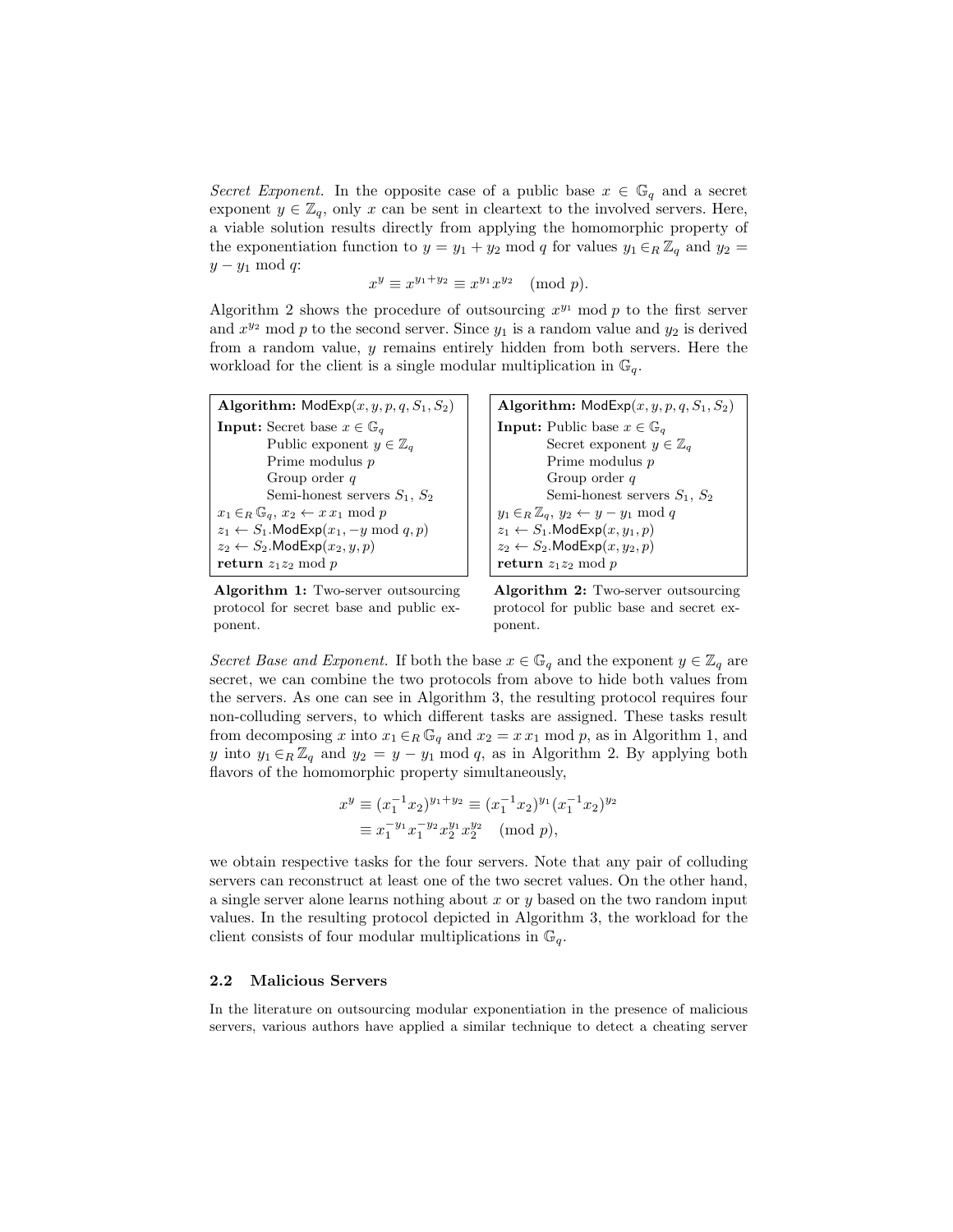```
Algorithm: \textsf{ModExp}(x, y, p, q, S_1, S_2, S_3, S_4)Input: Secret base x \in \mathbb{G}_q, secret exponent y \in \mathbb{Z}_qPrime modulus p, group order q
           Semi-honest servers S_1, S_2, S_3, S_4x_1 \in_R \mathbb{G}_q, x_2 \leftarrow x \, x_1 \mod py_1 \in_R \mathbb{Z}_q, y_2 \leftarrow y - y_1 \mod qz_1 \leftarrow S_1.ModExp(x_1, -y_1 \mod q, p)z_2 \leftarrow S_2.ModExp(x_1, -y_2 \mod q, p)z_3 \leftarrow S_3. Mod Exp(x_2, y_1, p)z_4 \leftarrow S_4. Mod Exp(x_2, y_2, p)return z_1z_2z_3z_4 \bmod p
```
<span id="page-6-0"></span>Algorithm 3: Four-server outsourcing protocol for secret base and secret exponent.

[\[7](#page-15-2)[,2,](#page-14-4)[1\]](#page-14-3). The idea consists in challenging each involved server with at least one additional modexp computation, but without letting the server know which one is the real task and which one the challenge. If  $x_i$  and  $y_i$  are the real parameters and  $x'_i$  and  $y'_i$  the challenges for server  $S_i$ , then this is achieved by randomizing the order of the calls  $S_i$ .ModExp $(x_i, y_i, p)$  and  $S_i$ .ModExp $(x'_i, y'_i, p)$ . In the simplest possible case, the same random challenge is sent to multiple servers. The client then checks the consistency of the servers' responses and aborts the protocol in case of a mismatch. This general approach can be applied to every protocol from the previous subsection in slightly different forms.

To pass the above consistency check, a cheating server must respond correctly to the challenge, but if the challenge and the real task are indistinguishable for the server, the chance of identifying the challenge is  $\frac{1}{2}$ . If two servers are cheating simultaneously, the chance of guessing both challenges is  $\frac{1}{4}$ , and if four servers are cheating, the chance is  $\frac{1}{16}$ . Therefore, the chance that an attack by malicious servers remains undetected is always at most  $1/2$ , which implies that a protocol equipped with this technique offers <sup>1</sup>/2-checkability. Note that a higher value for β can be achieved by sending multiple challenges in random order to each server. Generally, we obtain  $\beta = \frac{c}{c+1}$  for sending  $c \geq 0$  challenges in random order to to each server.

Secret Base. If  $x \in \mathbb{G}_q$  is secret and  $y \in \mathbb{Z}_q$  is public, the parameters of the challenges sent to the servers must be indistinguishable from those of Algorithm [1.](#page-5-0) Therefore, while choosing the base  $x' \in_R \mathbb{G}_q$  at random for making it indistinguishable from the random values  $x_1$  and  $x_2$ , the same public exponents must be used, i.e.,  $-y \mod q$  for  $S_1$ and y for  $S_2$ . If we extend Algorithm [1](#page-5-0) with corresponding calls  $S_1$ . ModExp(x', -y mod  $q, p$ ) and  $S_2$ .ModExp $(x', y, p)$ , and randomize the order of the calls using a random bit  $r \in_R \{0,1\}$ , the client obtains values  $z'_1 = (x')^{-y} \mod p$  and  $z'_2 = (x')^y \mod p$ . Their consistency can be checked by  $z_1' z_2' \mod p = 1$  using a single additional multiplication. This whole procedure is shown in Algorithm [4.](#page-7-1)

Secret Exponent. If  $x \in \mathbb{G}_q$  is public and  $y \in \mathbb{Z}_q$  is secret, the situation is reversed. For making the challenge parameters indistinguishable, we must pick a random exponent  $y' \in_R \mathbb{Z}_q$  while using the same public base x. This means that exactly the same challenge  $S_i$ .ModExp $(x, y', p)$  is sent to both servers and that the consistency of their responses,  $z'_{i} = x^{y'} \mod p$ , can be tested by verifying if they are identical. In Algorithm [5,](#page-7-2) we show the resulting protocol obtained as an extension of Algorithm [2.](#page-5-1)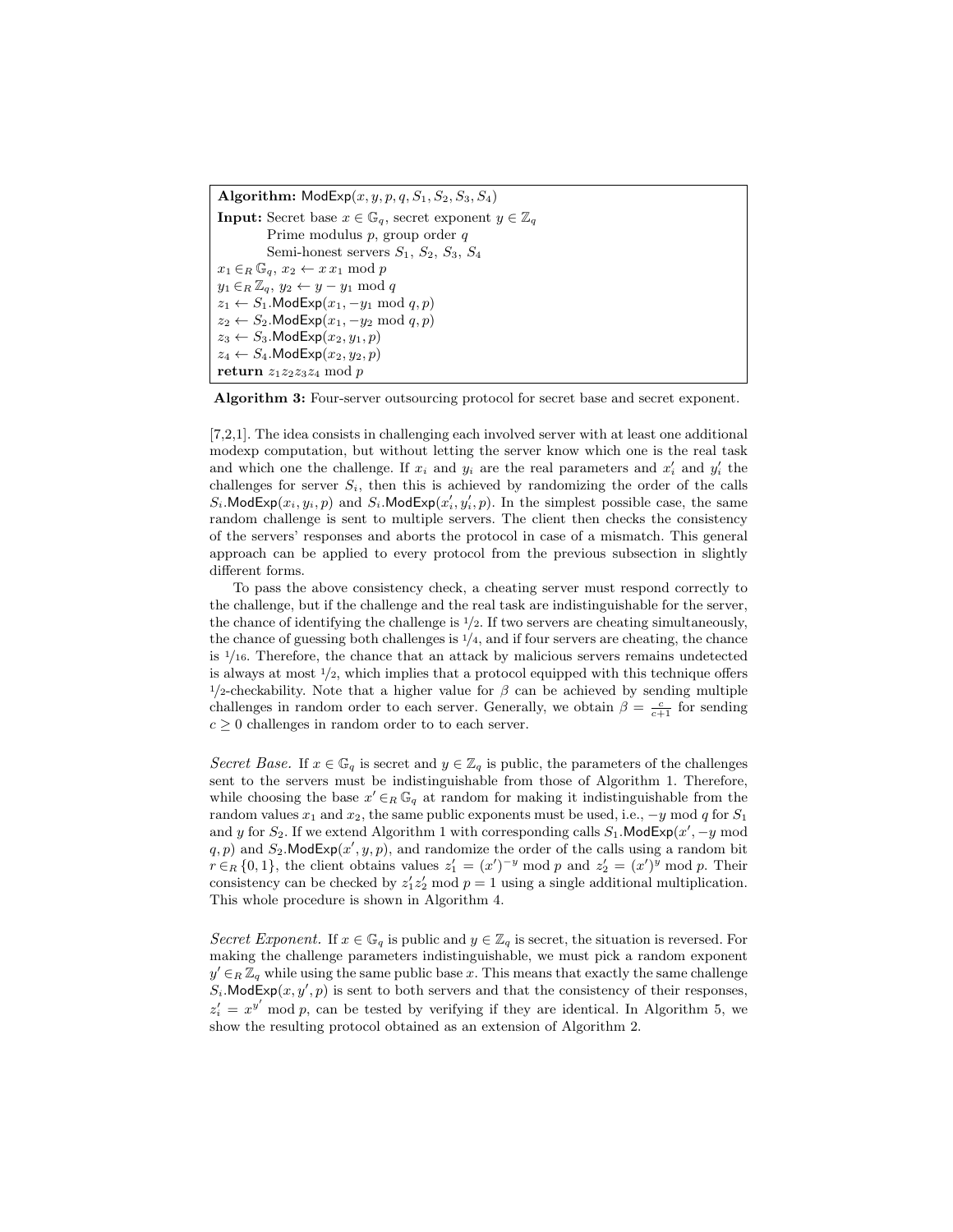Secret Base and Exponent. In the four-server protocol of Algorithm [3,](#page-6-0) where both  $x$  and  $y$  are secret, every servers receives two random values. Therefore, for making the challenge parameters indistinguishable from the real parameters, each server is challenged by  $S_i$ . Mod $Exp(x', y', p)$  with the same two random values  $x' \in_R \mathbb{G}_q$  and  $y' \in \mathbb{Z}_q$ . From getting four identical responses  $z_i' = (x')^{y'} \mod p$ , the client concludes that they have all been computed correctly. Algorithm [6](#page-8-0) depicts the protocol obtained from extending Algorithm [3](#page-6-0) accordingly.

Algorithm:  $\textsf{ModExp}(x, y, p, q, S_1, S_2)$ **Input:** Secret base  $x \in \mathbb{G}_q$ Public exponent  $y \in \mathbb{Z}_q$ Prime modulus p Group order q Malicious servers  $S_1, S_2$  $x_1 \in_R \mathbb{G}_q$ ,  $x_2 \leftarrow x \, x_1 \mod p$ ,  $x' \in_R \mathbb{G}_q$  $r \in_R \{0, 1\}$ if  $r = 0$  then  $z_1$  ← S<sub>1</sub>.ModExp( $x_1, -y \mod q, p$ )  $z'_1 \leftarrow S_1$ . Mod $\textsf{Exp}(x', -y \mod q, p)$  $z_2 \leftarrow S_2$ . Mod $\text{Exp}(x_2, y, p)$  $z_2' \leftarrow S_2.\mathsf{ModExp}(x',y,p)$ else  $z'_1 \leftarrow S_1$ . Mod $\textsf{Exp}(x', -y \mod q, p)$  $z_1$  ← S<sub>1</sub>.ModExp( $x_1, -y \mod q, p$ )  $z_2' \leftarrow S_2$ . Mod $Exp(x', y, p)$  $z_2 \leftarrow S_2$ . Mod $\textsf{Exp}(x_2, y, p)$ if  $z_1'z_2' \bmod p = 1$  then | return  $z_1z_2 \mod p$ else return ⊥

<span id="page-7-1"></span>Algorithm 4: Two-server outsourcing protocol for secret base and public exponent with  $\beta = \frac{1}{2}$ .

Algorithm:  $\textsf{ModExp}(x, y, p, q, S_1, S_2)$ **Input:** Public base  $x \in \mathbb{G}_q$ Secret exponent  $y \in \mathbb{Z}_q$ Prime modulus p Group order q Malicious servers  $S_1, S_2$  $y_1 \in_R \mathbb{Z}_q$ ,  $y_2 \leftarrow y - y_1 \mod q$ ,  $y' \in_R \mathbb{Z}_q$  $r \in_R \{0, 1\}$ if  $r = 0$  then  $z_1 \leftarrow S_1$ . Mod $Exp(x, y_1, p)$  $z'_1 \leftarrow S_1.\mathsf{ModExp}(x, y', p)$  $z_2 \leftarrow S_2$ . Mod $Exp(x, y_2, p)$  $z_2' \leftarrow S_2$ . Mod $\textsf{Exp}(x, y', p)$ else  $z'_1 \leftarrow S_1.\mathsf{ModExp}(x, y', p)$  $z_1 \leftarrow S_1$ . Mod $\textsf{Exp}(x, y_1, p)$  $z_2' \leftarrow S_2$ . Mod $\textsf{Exp}(x, y', p)$  $| z_2 \leftarrow S_2$ . Mod $Exp(x, y_2, p)$ if  $z'_1 = z'_2$  then  $\lfloor$  return  $z_1z_2 \bmod p$ else return ⊥

<span id="page-7-2"></span>Algorithm 5: Two-server outsourcing protocol for public base and secret exponent with  $\beta = \frac{1}{2}$ .

## <span id="page-7-0"></span>3 Practical Implementation

Despite the large amount of literature on the subject of outsourcing modular exponentiation, we were not able to find practical and implemented solutions. However, for validating the use cases in cryptographic voting protocols from Section [1,](#page-0-0) we require such a practical implementation and we thus provide it as part of our contribution. We have defined two main objectives for the implementation:

– Providing a robust API for integration into cryptographic web applications.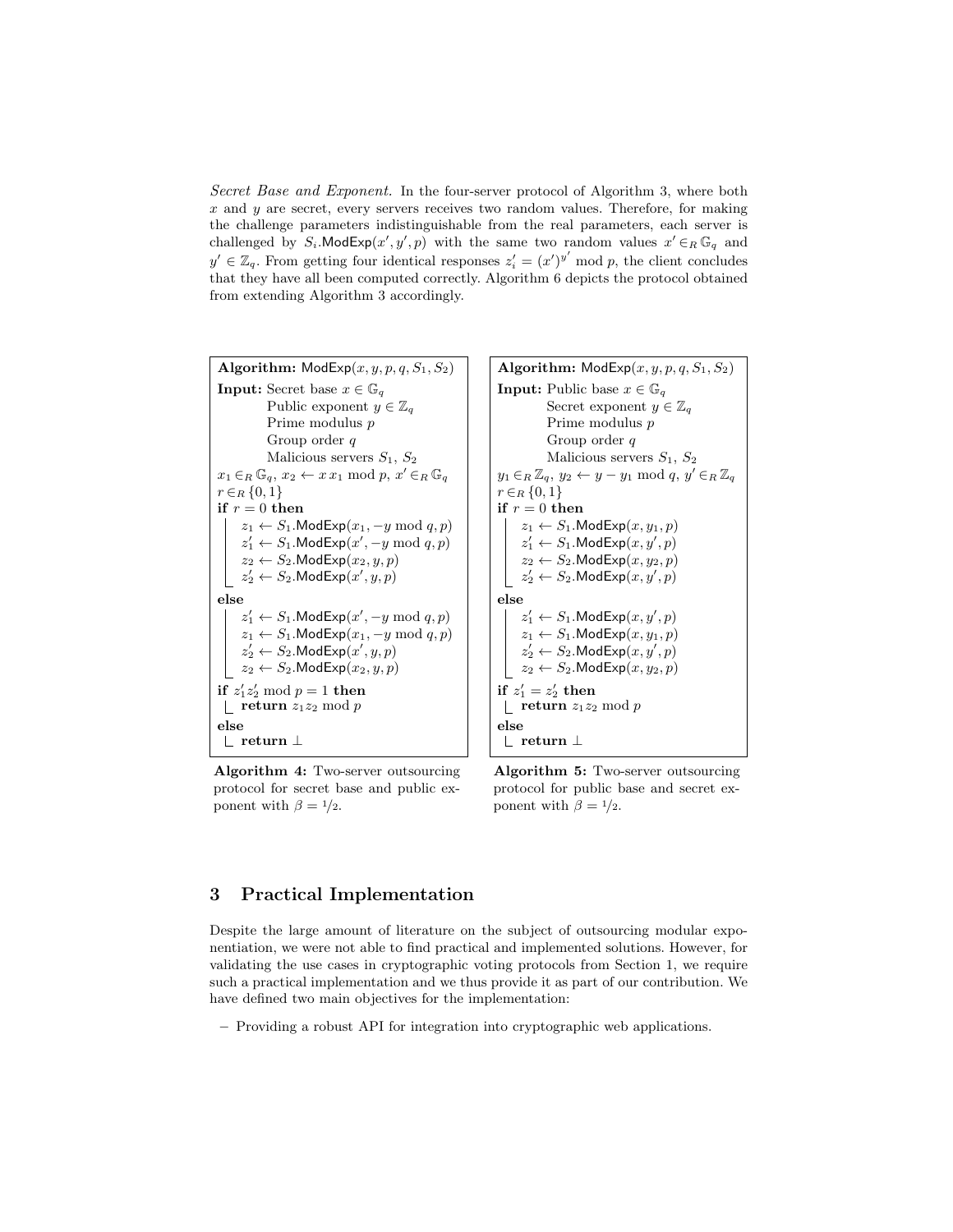```
Algorithm: \textsf{ModExp}(x, y, p, q, S_1, S_2, S_3, S_4)Input: Secret base x \in \mathbb{G}_q, secret exponent y \in \mathbb{Z}_qPrime modulus p, group order q
            Malicious servers S_1, S_2, S_3, S_4x_1 \in_R \mathbb{G}_q, x_2 \leftarrow x \, x_1 \mod p, x' \in_R \mathbb{G}_qy_1 \in_R \mathbb{Z}_q, y_2 \leftarrow y - y_1 \mod q, y' \in_R \mathbb{Z}_qr \in_R \{0, 1\}if r = 0 then
     z_1 ← S<sub>1</sub>.ModExp(x_1, -y_1 \mod q, p)
      z'_1 \leftarrow S_1.\mathsf{ModExp}(x',y',p)z_2 ← S<sub>2</sub>.ModExp(x_1, -y_2 \mod q, p)
      z_2' \leftarrow S_2. Mod\textsf{Exp}(x', y', p)z_3 \leftarrow S_3. ModExp(x_2, y_1, p)z'_3 \leftarrow S_3.\mathsf{ModExp}(x',y',p)z_4 \leftarrow S_4. Mod\textsf{Exp}(x_2, y_2, p)z'_4 \leftarrow S_4.\mathsf{ModExp}(x',y',p)else
      z'_1 \leftarrow S_1.\mathsf{ModExp}(x',y',p)z_1 \leftarrow S_1.ModExp(x_1, -y_1 \mod q, p)z_2' \leftarrow S_2. Mod\textsf{Exp}(x', y', p)z_2 \leftarrow S_2.ModExp(x_1, -y_2 \mod q, p)
      z'_3 \leftarrow S_3.\mathsf{ModExp}(x',y',p)z_3 \leftarrow S_3. ModExp(x_2, y_1, p)z'_4 \leftarrow S_4.\mathsf{ModExp}(x',y',p)z_4 \leftarrow S_4.\mathsf{ModExp}(x_2,y_2,p)if z'_1 = z'_2 = z'_3 = z'_4 then
 \lfloor return z_1z_2z_3z_4 \bmod pelse
 return ⊥
```
<span id="page-8-0"></span>Algorithm 6: Four-server outsourcing protocol for secret base and secret exponent with  $\beta = \frac{1}{2}$ .

– Supporting performance measurements and comparisons of different protocols.

Our solution, which we call  $famodulus<sup>4</sup>$ , fulfills both objectives. It consists of the following three logically distinct components:<sup>5</sup>

- famodulus-client, a JavaScript library for outsourcing modexp calculations to fa-modulus-server (in the current version, only Algorithms [2](#page-5-1) and [5](#page-7-2) are implemented), – famodulus-server , an implementation of the exponentiation server,
- famodulus-demo, a comprehensive demonstrator application using famodulus-client and famodulus-server .

In Sections [3.1](#page-9-0) and [3.2,](#page-10-0) we further describe the famodulus-server and famodulus-client components. famodulus-demo, which is a simple HTML5 web application used for test-

<sup>&</sup>lt;sup>4</sup>famodulus is a combination of the Latin words famulus (servant) and modulus (measure), i.e., famodulus is a servant for modular exponentiation calculations.

<sup>5</sup>All three components have been released as open-source software under the MIT license, see [https://github.com/mainini/famodulus.](https://github.com/mainini/famodulus)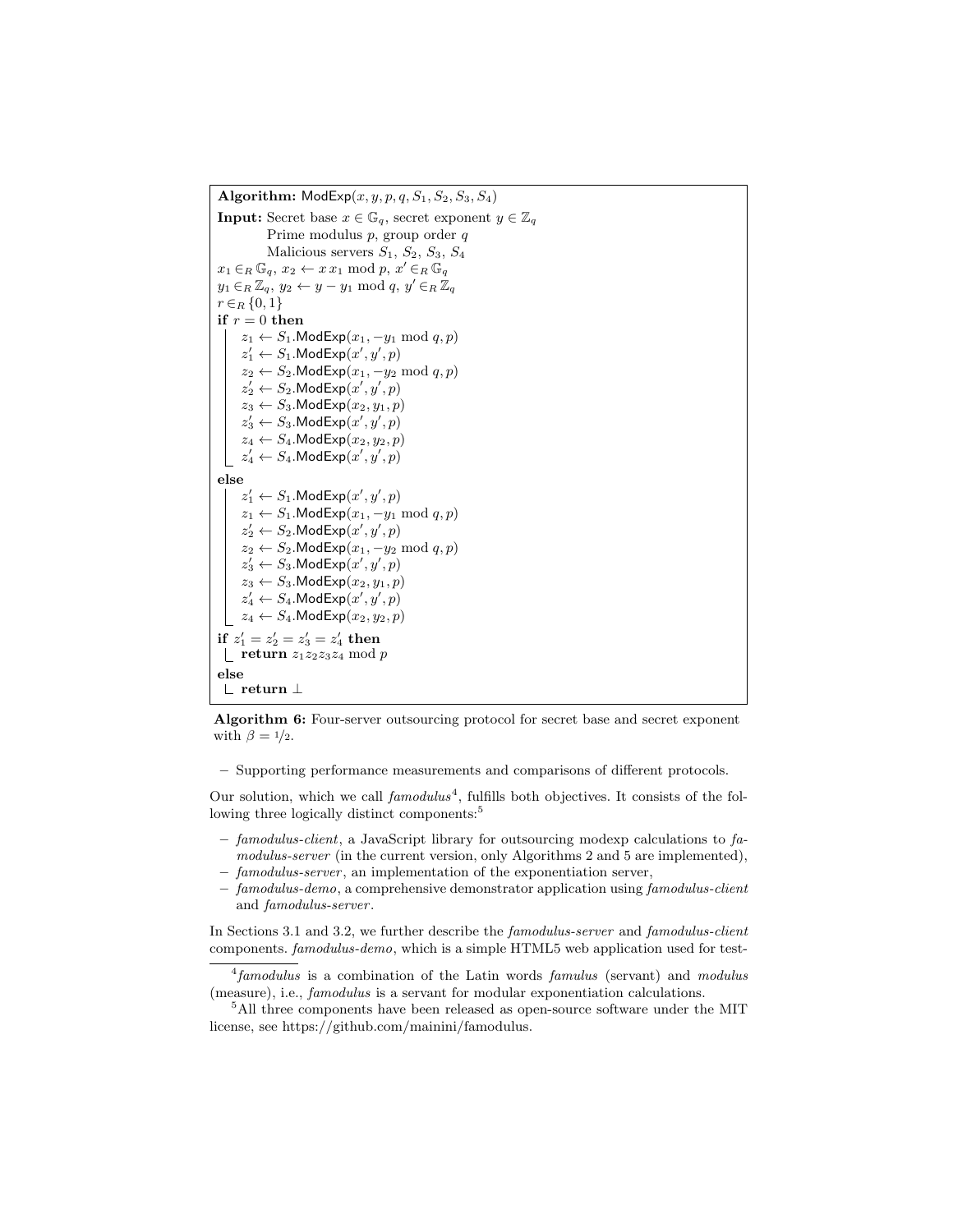ing and demos, consists of a user interface for outsourcing single or multiple modular exponentiations using *famodulus-client* to the servers, and provides support for parameter generation and execution time measurements. Communication between the client and the servers takes place over a minimal RESTful interface, which is also described in Section [3.2.](#page-10-0)

#### <span id="page-9-0"></span>3.1 Client Library

In order to provide an API for cryptographic web applications to outsource modexp calculations, client code for the web browser currently has to be written in JavaScript. Our library focuses on clean and robust implementation as well as on performance and extensibility. Even if a considerable amount of deployed web browsers are still not supporting the full JavaScript ES6 specification, our library makes use of some of its advanced functionalities.<sup>6</sup> We expect an even broader adoption for ES6 soon. Where browser upgrades are not easily possible, so-called *polyfills* may be loaded by the application to support the missing language features.

Client-Side Technologies. Recently, JavaScript has also gained importance on the server side with the rise of *Node.js* in the last few years.<sup>7</sup> Node.js brings a widely adopted module system, which simplifies development and supports modularity of JavaScript code. For this reason, *famodulus-client* has been developed as a *Node.js* module, which gets transformed into a single file for the browser using *browserify*.<sup>8</sup> A side effect of this development model is the simplification of unit tests, which do not necessarily require a browser for execution. In principle, famodulus-client could thus also be used for outsourcing modexp calculations from a server running in JavaScript, even though calculating modexps through native bindings instead of sending them over the network would probably be a more sensible choice.

Outsourcing protocols require client-side calculations with big integers in JavaScript, which, as opposed to Java, has no built-in support for such types. We have thus conducted a small benchmark of libraries for big integer operations in JavaScript before starting development, focusing on performance for the required arithmetic operations. Based on the results, two libraries where considered for famodulus-client, the BigInt library by B. Leemon<sup>9</sup> and the Verificatum JavaScript Cryptographic Library  $(VJSC)^{10}$  by D. Wikström, with the latter being slightly faster. We finally decided to use Leemon's library, mostly due to licensing concerns. While working with this library, we encountered critical efficiency problems with the bigInt2str and str2bigInt functions for converting big integers into strings and vice versa. By rewriting these functions, we improved their performance by an order of magnitude.

Modexp Computations. In an application of famodulus-client in the web browser, a global FamodulusClient object is exported, which is initialized with a list of exponentiation servers and additional configuration values. After initialization, functions for outsourcing modexps according to the different protocols can be invoked.

 ${}^{6}$ See<http://www.ecma-international.org/ecma-262/6.0/>

<sup>7</sup>See<https://nodejs.org>

<sup>8</sup>See<http://browserify.org>

<sup>9</sup>See<https://www.npmjs.com/package/BigInt>

 $10$ See [http://www.verificatum.com/html/product](http://www.verificatum.com/html/product_vjsc.html)\_vjsc.html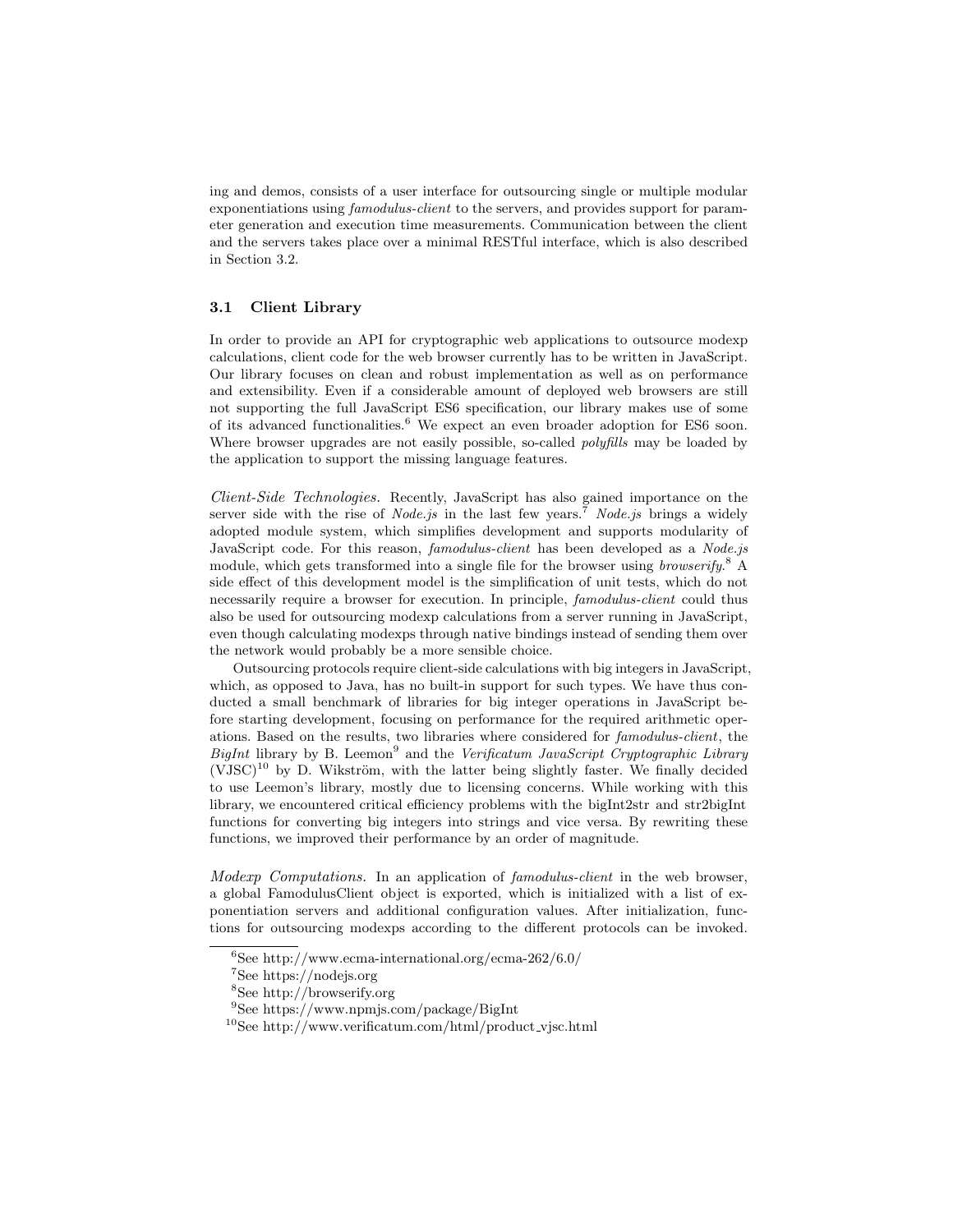```
const servers = \left[ 'server_1 ', 'server_2 '];
const checked = true;
let fam = new FamodulusClient (servers, checked);
fam.decExponent (\{\{\mathbf{b}: '2', e: '4', m: '5'\}, \{\mathbf{b}: '4', e: '2', m\}: '5'} ) . then (result \Rightarrow {
   // do something with result\}) ;
```
Listing 1: Outsourcing two simultaneous modexps to two servers using *famodulus*client and Algorithm [5.](#page-7-2)

A code example of using famodulus-client for outsourcing a batch of two modexps,  $2<sup>4</sup>$  mod 5 and  $4<sup>2</sup>$  mod 5, is shown in Listing [1.](#page-10-1) The flag checked in the constructor of the FamodulusClient object indicates that servers are possibly malicious and that their responses need to be checked using the techniques from Section [2.2.](#page-5-2) The function decExponent performs a decomposition of the exponent in order to protect its secrecy. This setting corresponds to the outsourcing protocol of Algorithm [5.](#page-7-2) Switching the checked flag to false leads to invocation of the unchecked version of the protocol in Algorithm [2.](#page-5-1)

#### <span id="page-10-0"></span>3.2 Exponentiation Server

The main objective of an exponentiation server according to our definition is to provide efficient modular exponentiation calculations. It should also provide a convenient interface for submitting calculation tasks and a secure channel for the transmission of the parameters and the responses. famodulus-server fulfills these requirements.

Server-Side Technologies. For ease of integration with current electronic voting projects at our institute, we decided to implement the exponentiation server in Java. This choice of platform has no influence on the functionality, and we consider porting the exponentiation server to another platform or programming language to be straightforward. While Java provides a reasonably efficient modexp implementation, we have decided to rely upon the native GNU Multiple Precision Arithmetic Library (GMPLib) for all server-side calculations.<sup>11</sup> A short series of benchmarks conducted during an initial evaluation phase indicates a performance gain of roughly a factor of four compared to Java's built-in BigInteger.modPow() method. We conducted our measurements using OpenJDK 1.8 on the Linux platform.

As of today, RESTful interfaces as defined by R. T. Fielding can be considered state-of-the-art for interaction between web applications and back-end services on the server side [\[4\]](#page-14-5). famodulus-server offers a very simple, yet flexible RESTful interface to submit modexp calculations and obtain corresponding results. Its implementation is based on JAX-RS, which specifies an API for RESTful services in Java. While multiple implementations for JAX-RS exist, we have chosen Jersey, the reference implementation.<sup>12</sup> Jersey applications offer greatest flexibility with support for deployment to various containers. By expecting that famodulus-server will almost always be deployed

 $\rm{^{11}See}$ https://gmplib.org

<sup>12</sup>See<https://jersey.java.net>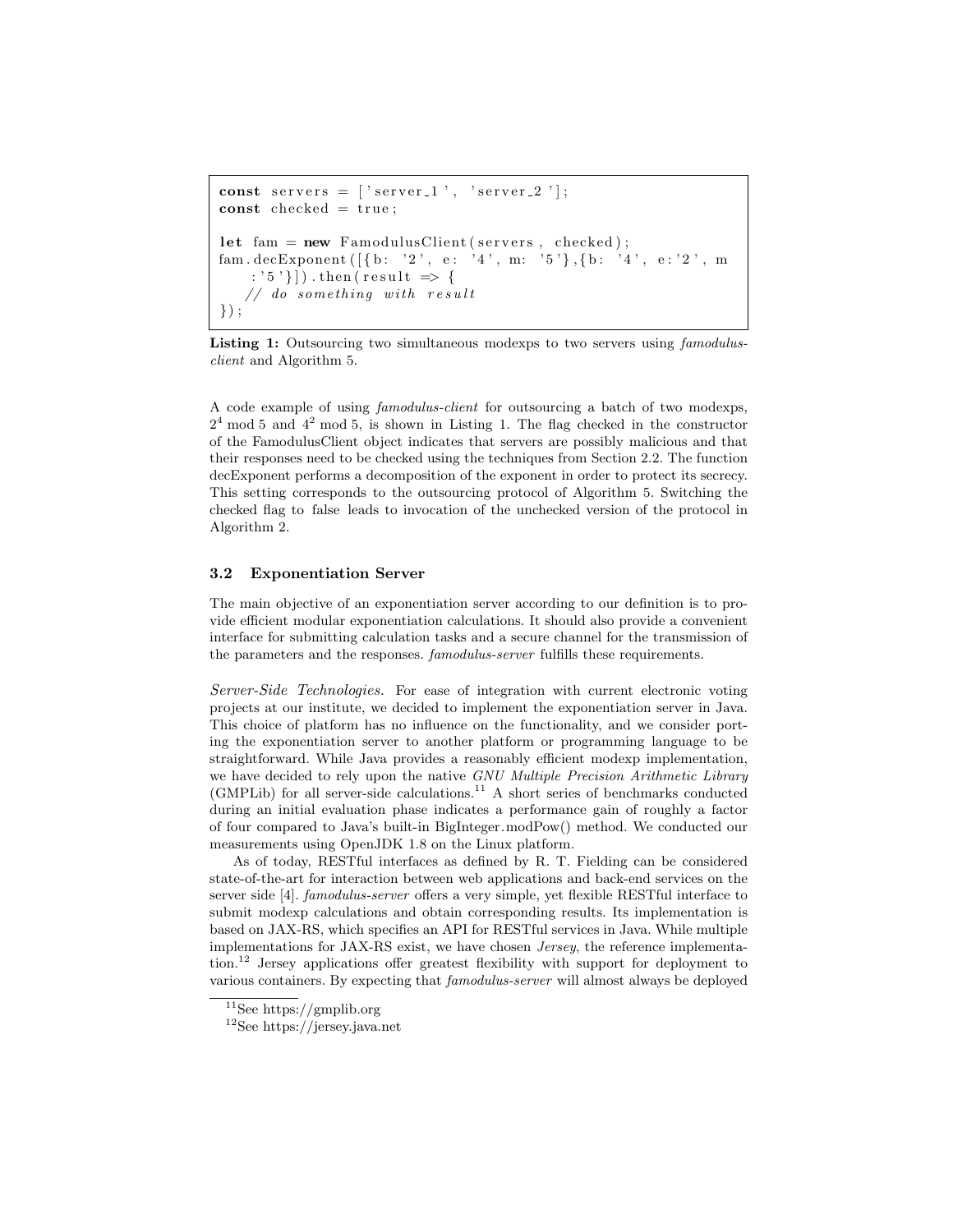standalone on a server for optimal performance, we provide a configuration using the modern  $Grizzly$  standalone HTTP server.<sup>13</sup>

Modexp Computations. Modular exponentiations are submitted to famodulus-server over a secure HTTPS connection. Note that using TLS on top of HTTP is a critical precondition for protecting the secrecy of the parameters in outsourcing algorithms with multiple servers. The parameters (base, exponent, modulus) are encoded as JSON data enclosed in the body of the HTTP POST request. The JSON data format is widely used in RESTful interfaces. A single modexp is encoded as follows:

 ${"\,b" :$  String, "e": String, "m": String}

The three attributes "b" (base), "e" (exponent), and "m" (base) are encoded as hexadecimal strings. The reason for this encoding is the missing data type for big integers in JavaScript, which makes parsing the JSON data impossible on the client side when the numbers exceed  $2^{53} - 1$ .

Each request submitted to the server must contain at least one single modexp in the JSON data format given above, it can however also contain many modexps at the same time. In practical applications, multiple modexps often share common parameters, for instance the prime modulus. For efficiency reasons, our JSON data format allows the definition of a common base, a common exponent, a common modulus, or a combination of common base, exponent, or modulus. These are the default values for modexps which do not provide the corresponding parameter. The complete message sent in a single HTTP Post request to the server then looks as follows:

 $\{ "b" : String, "e": String, "m": String,$  $"\text{modexps}": [\text{modexp.1}, \ldots, \text{modexp.n}],$ " brief": Boolean }

The first three lines are the default parameters, as described above, and may be omitted individually. The "modexps" attribute is a list of one or multiple modexps declarations, possibly with missing parameters. If parameters are missing, they are substituted in the calculations by the default values. The final attribute instructs the server to either return the results together with the full query ("brief": false) or the results only ("brief": true), depending on the client's needs.

## <span id="page-11-0"></span>4 Performance Analysis

This section describes the experimental performance analysis of famodulus that we have conducted. All test runs were conducted on a single machine with a Core i7 CPU (eight cores), running at 1.73 GHz with 8 GB of RAM, and with an installation of Debian GNU/Linux from the current testing branch. During the experiments, two famodulus-server instances were started by assigning corresponding processes to different CPU cores. Adherence to this setting was monitored. Processes which were not required for the experiments, for monitoring, or for the operating system itself have been stopped. Memory consumption during the experiments was monitored throughout. The experiments themselves were conducted with an off-the-shelf Firefox 50.1.0 web browser, with no specific configuration and with network communication taking place over the loop-back device. Conducting performance tests locally is a reasonable

<sup>13</sup>See<https://grizzly.java.net>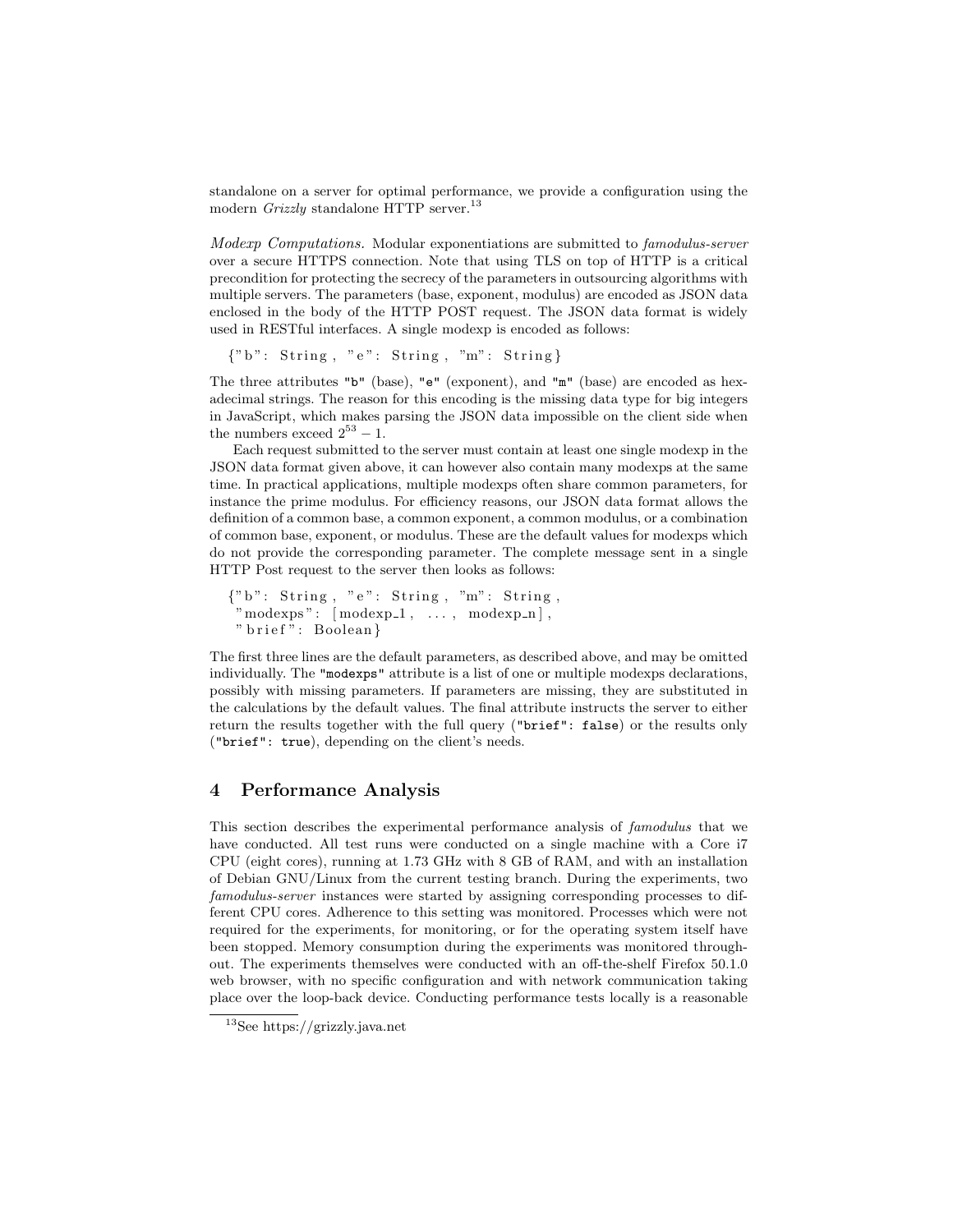choice for our setting, given the fact that typical Internet network delays are several orders of magnitude smaller than the effective computing times spent on the servers. The Firefox process has been pinned to a separate CPU core.

#### 4.1 Server-Only and Browser-Only Computations

The first series of experiments have been conducted on server-only and browser-only configurations in batches of 50, 100, 500, and 1000 modexps for modulus bit lengths of 1024, 2048, and 3072 bits. $14$  The goal was to obtain an estimation of the performance difference of computing modular exponentiations using the native GMPLib and the JavaScript engine of the Firefox web browser. We selected the VJSC library for this purpose to obtain the best possible browser-only results. On the server side, we conducted the measurements using *famodulus-server*. Currently, no performance optimizations other than using GMPLib have been implemented, i.e., modexp computations are computed sequentially on a single CPU core upon receiving a batch of such tasks.

The results of our experiments are depicted in Table [2.](#page-12-0) They show that—depending on the bit lengths of the parameters—executing native code on the server is up to 18 times faster than corresponding JavaScript calculations in the web browser. The results also show that the browser-only running times become problematical from a user perspective for batch sizes of 100 modexps or more and bit lengths of 2048 bits or more. We get approximately 20 seconds for the 100/2048-setting and more than 10 minutes for the 1000/3072-setting. Batches of that size are necessary in the use cases mentioned in Section [1.](#page-0-0) In the server-only columns of Table [2,](#page-12-0) the 1000/3072-setting seems to be the only critical case with a running time of approximately 45 seconds. However, with better server hardware and by parallelizing the tasks onto different cores or multiple CPUs, the speed of the server computations can be increased arbitrarily.

<span id="page-12-0"></span>

|                                   |              | Server-Only |      | Browser-Only | Server Adv.                                                                                                     |  |  |  |
|-----------------------------------|--------------|-------------|------|--------------|-----------------------------------------------------------------------------------------------------------------|--|--|--|
| $\text{ModExps}$   1024 2048 3072 |              |             | 1024 |              | 2048 3072 1024 2048 3072                                                                                        |  |  |  |
| 50                                |              |             |      |              | $\vert 0.09s \quad 0.73s \quad 2.26s \vert 1.63s \quad 11.02s \quad 31.38s \vert 18.45 \quad 15.19 \quad 13.87$ |  |  |  |
| 100                               | $\pm 0.18$ s |             |      |              | $1.47s$ $4.48s$ $3.32s$ $22.14s$ $62.69s$ $18.89$ $15.02$ $13.98$                                               |  |  |  |
| 500                               | 0.88s        |             |      |              | 7.09s 22.57s   16.48s 103.19s 310.78s   18.71 14.55 13.77                                                       |  |  |  |
| 1000                              |              |             |      |              | $1.77s$ $14.26s$ $44.90s$ $33.04s$ $205.38s$ $626.62s$ $18.65$ $14.40$ $13.96$                                  |  |  |  |

Table 2: Performance measurements of server-only (GMPLib) and browser-only (VJSC Library) modexp computations for different bit lengths. The last three columns show the relative advantage of server-only over browser-only computations.

#### 4.2 Outsourcing Protocols

To evaluate the performance of the outsourcing protocols implemented in famodulus, we repeated the experiments from the previous subsection using the same batch sizes and bit lengths. We did the analysis for Algorithms [2](#page-5-1) and [5,](#page-7-2) the two most efficient

 $14$ In all our experiments, we selected the smallest prime modulus  $p$  of the corresponding bit length. Base and exponent were picked at random from  $\mathbb{Z}_p^*$  and  $\mathbb{Z}_{p-1}$ , respectively.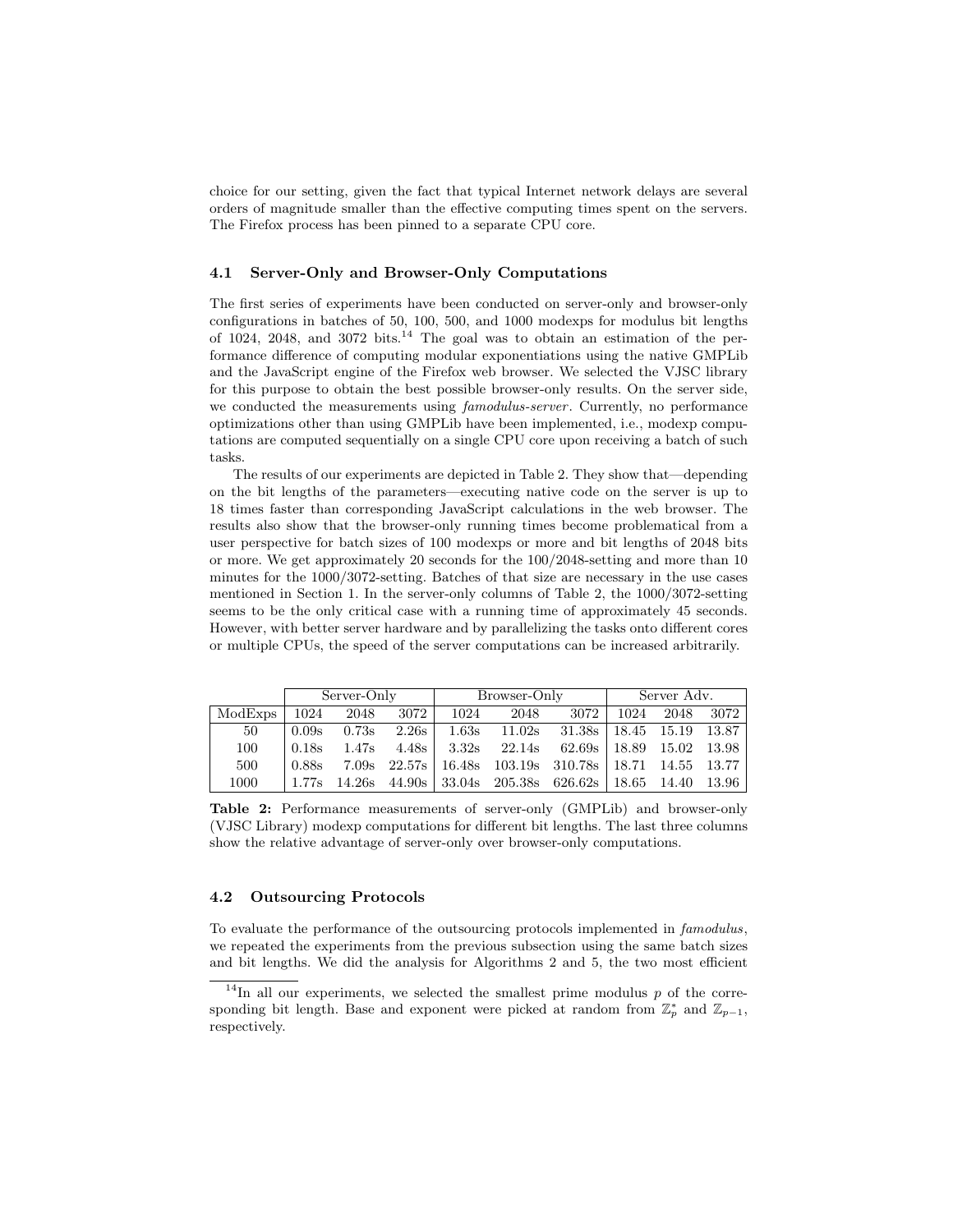protocols from Table [1](#page-3-1) with a single client-side modular multiplication each. All other algorithms of this paper require only two or four modular multiplications and are therefore not expected to perform much worse. Since Algorithm [5](#page-7-2) requires each server to compute two modular exponentiations—the real one and the challenge—for each task in the batch, we expect a performance loss of up to 50% for each server running on a single core. This expectation gets confirmed by the measurement results shown in Table [3,](#page-13-1) especially for the batch size of 1000 modexps, where the relative overhead of both the client-side computations and the communication costs gets minimal in comparison with the costs of the necessary server-side computations. In all such cases, Algorithm [2](#page-5-1) runs roughly 1.7 times faster than Algorithm [5.](#page-7-2)

The most interesting result of our experimental analysis is the performance of the outsourcing algorithms implemented in famodulus compared to browser-only computations. Relative values for 3072-bit parameters are shown in Table [3](#page-13-1) (column 5 and 9). In case of Algorithm [2,](#page-5-1) the outsourcing protocol is approximately 13 times faster than browser-only computations. In comparison with the factor 14 obtained in the server-only setting for 3072 bits, we conclude that the overhead for the client and the communication is less than 8% of the total running time. In case of Algorithm [5,](#page-7-2) the outsourcing protocol is still between 7 and 8 times faster than client-only computations.

The absolute running times shown in Table [3](#page-13-1) only get problematical for batch sizes of 500 modexps or more with 3072-bit parameters, for example approximately 80 seconds in the 1000/3072-setting of Algorithm [5.](#page-7-2) To obtain more acceptable running times in such extreme use cases, optimizations on the server side are mandatory. Such optimizations are also required to serve multiple users simultaneously. Nevertheless, we conclude from our experiments that even without such optimizations on the server side, the outsourcing protocols implemented in famodulus increase the overall computation time by approximately one order of magnitude.

<span id="page-13-1"></span>

|         | Algorithm 2 |        |        | Adv.  | Algorithm 5 | Adv.   |        |      |
|---------|-------------|--------|--------|-------|-------------|--------|--------|------|
| ModExps | 1024        | 2048   | 3072   | 3072  | 1024        | 2048   | 3072   | 3072 |
| 50      | 0.16s       | 0.88s  | 2.49s  | 12.58 | 0.23s       | 1.40s  | 4.09s  | 7.68 |
| 100     | 0.29s       | 2.01s  | 4.86s  | 12.89 | 0.46s       | 2.78s  | 8.11s  | 7.73 |
| 500     | 1.36s       | 8.11s  | 24.30s | 12.79 | 2.17s       | 13.32s | 40.70s | 7.64 |
| 1000    | 2.70s       | 16.21s | 48.21s | 13.00 | 4.27s       | 26.59s | 80.54s | 7.78 |

Table 3: Performance measurements of outsourcing modexp computations using Algorithms [2](#page-5-1) and [5](#page-7-2) for different bit lengths. Columns 5 and 9 show the relative advantage of the outsourcing protocols over browser-only computations for 3072-bit parameters.

## <span id="page-13-0"></span>5 Conclusion

In this paper, we presented our results from studying and implementing secure outsourcing protocols for modular exponentiations in the context of cryptographic web applications. The first conclusion is derived from the theoretical performance analysis of our protocols compared to existing protocols in the literature. In Table [1,](#page-3-1) by giving a summary of the relevant client-side operations, we have demonstrated that our protocols are much more efficient than comparable two-server protocols from the literature. For a secret base and a secret exponent, the advantage of the protocols from [\[7,](#page-15-2)[2\]](#page-14-4) compared to Algorithm [6](#page-8-0) is the reduction from four to two servers, but the assumptions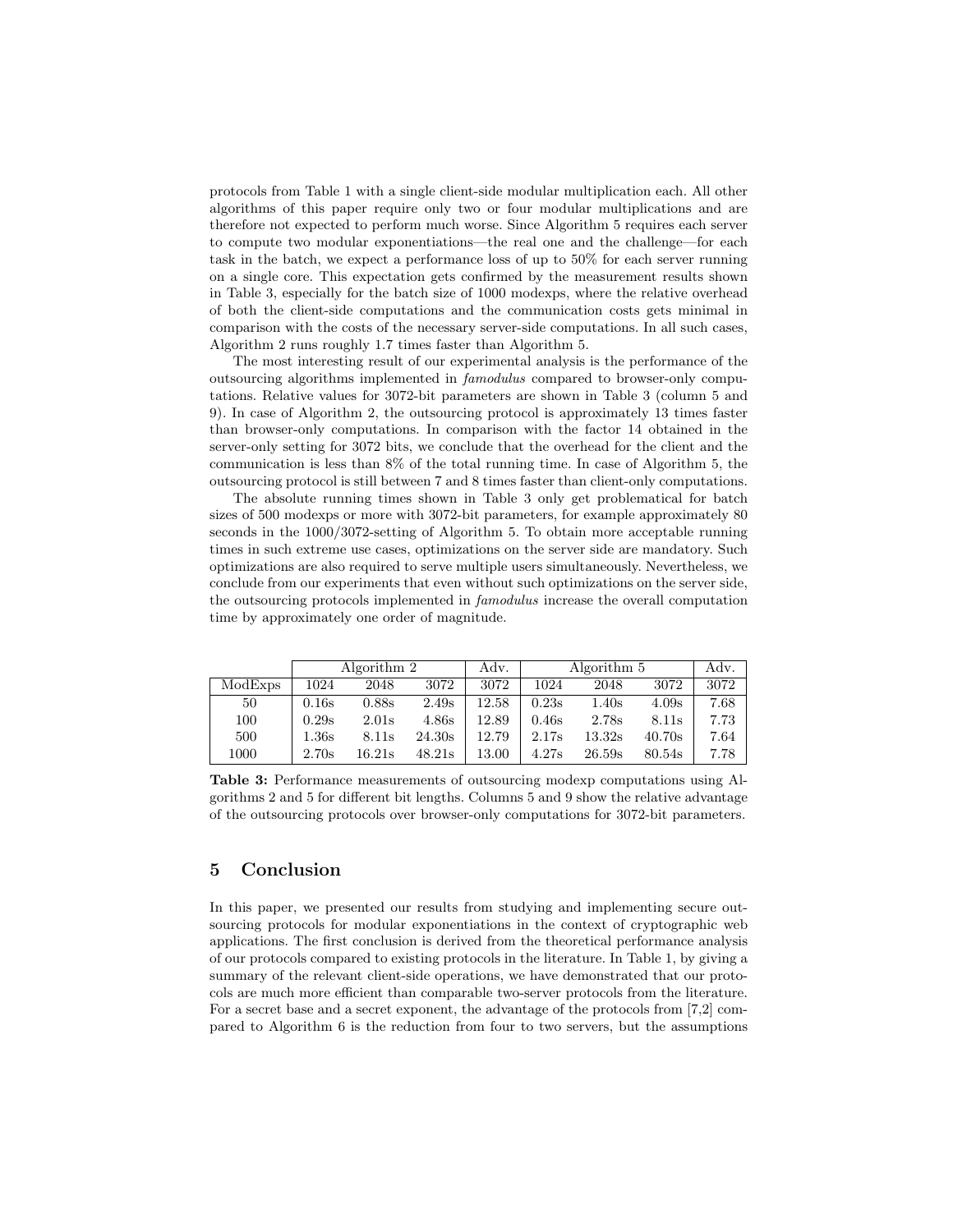of non-colluding servers and secure communication channels remain. In the light of the reduced workload on the client side in Algorithm [6,](#page-8-0) which consists of computing only four modular multiplications instead of several multiplicative inverses and random pairs  $(r, g<sup>r</sup> \mod p)$ , we are convinced that reducing the number of servers from four to two is not worthwhile in most settings. Similar conclusions can be drawn by comparing the client-side workload of our protocols with the one-server protocols from [\[3\]](#page-14-2). Their advantage, however, are the weaker underlying trust assumptions, which result from the public nature of the parameters sent to the server. Implementing these protocols, measuring corresponding running times, and comparing them to the results from this paper is left for future work.

The second conclusion of this paper results from the experimental performance analysis of our protocols in Section [4.](#page-11-0) In Section [1](#page-0-0) we mentioned two use cases in the context of cryptographic voting protocols, in which a large amount of modexps need to be computed in the web browser. With our outsourcing protocols, we managed to reduce unacceptable in-browser running times by an order of magnitude. By optimizing or upgrading the server performance, further improvements of the overall running times are possible. We see at least three different approaches for server-side optimizations. The first is to execute the computations on high-performance server hardware, the second is to distribute the workload to all CPU cores or to a CPU cluster, and the third is to perform server-side precomputations for fixed-base or fixed-exponent modexps. The possibility of conducting modexp computations in parallel makes our whole approach highly scalable. Especially in scenarios with limited battery power (e.g., mobile devices), we consider this an important property. High scalability remains an important advantage even if client-side performance is further improved with new technologies such as WebAssembly. Setting up corresponding server infrastructure and conducting an experimental performance analysis for such a configuration is another topic left for future work.

### References

- <span id="page-14-3"></span>1. Cavallo, B., Di Crescenzo, G., , Kahrobaei, D., Shpilrain, V.: Efficient and secure delegation of group exponentiation to a single server. RFIDsec'15, 11th International Workshop on Radio Frequency Identification. pp. 156–173. LNCS 9440, New York, USA (2015)
- <span id="page-14-4"></span>2. Chen, X., Li, J., Ma, J., Tang, Q., Lou, W.: New algorithms for secure outsourcing of modular exponentiations. IEEE Transactions on Parallel and Distributed Systems 25(9), 2386–2396 (2014)
- <span id="page-14-2"></span>3. Chevalier, C., Laguillaumie, F., Vergnaud, D.: Privately outsourcing exponentiation to a single server: Cryptanalysis and optimal constructions. ESORICS'16, 21st European Conference on Research in Computer Security. pp. 261–278. LNCS 9878, Heraklion, Greece (2016)
- <span id="page-14-5"></span>4. Fielding, R.T.: Architectural Styles and the Design of Network-Based Software Architectures. Ph.D. thesis, University of California, Irvine, USA (2000)
- <span id="page-14-0"></span>5. Galindo, D., Guasch, S., Puiggalí, J.: 2015 Neuchâtel's cast-as-intended verification mechanism. VoteID'15, 5th International Conference on E-Voting and Identity. pp. 3–18. LNCS 9269, Bern, Switzerland (2015)
- <span id="page-14-1"></span>6. Haenni, R., Koenig, R.E., Dubuis, E.: Cast-as-intended verification in electronic elections based on oblivious transfer. E-Vote-ID'16, 12th International Joint Conference on Electronic Voting. pp. 277–296. LNCS 10141, Bregenz, Austria (2016)